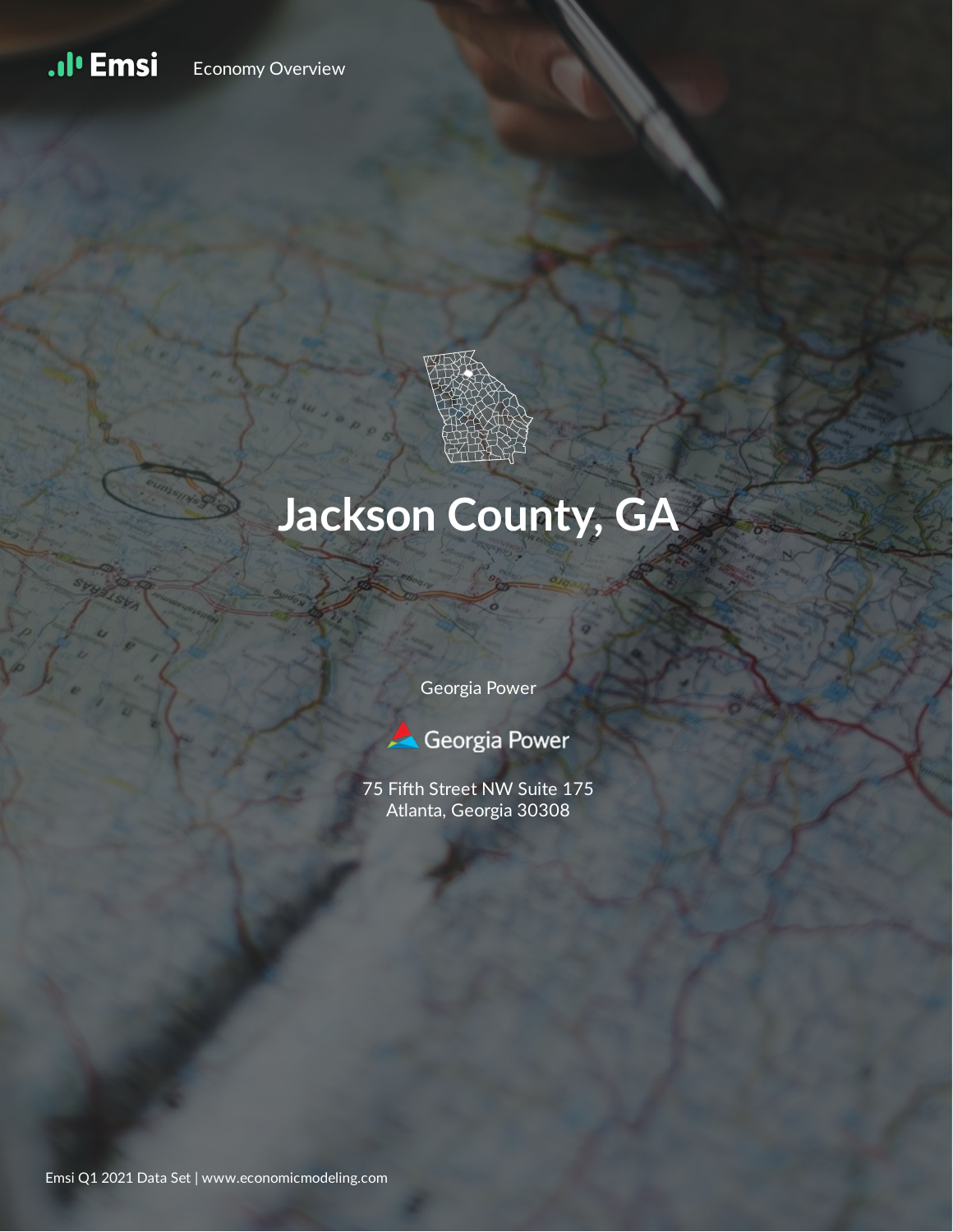## Contents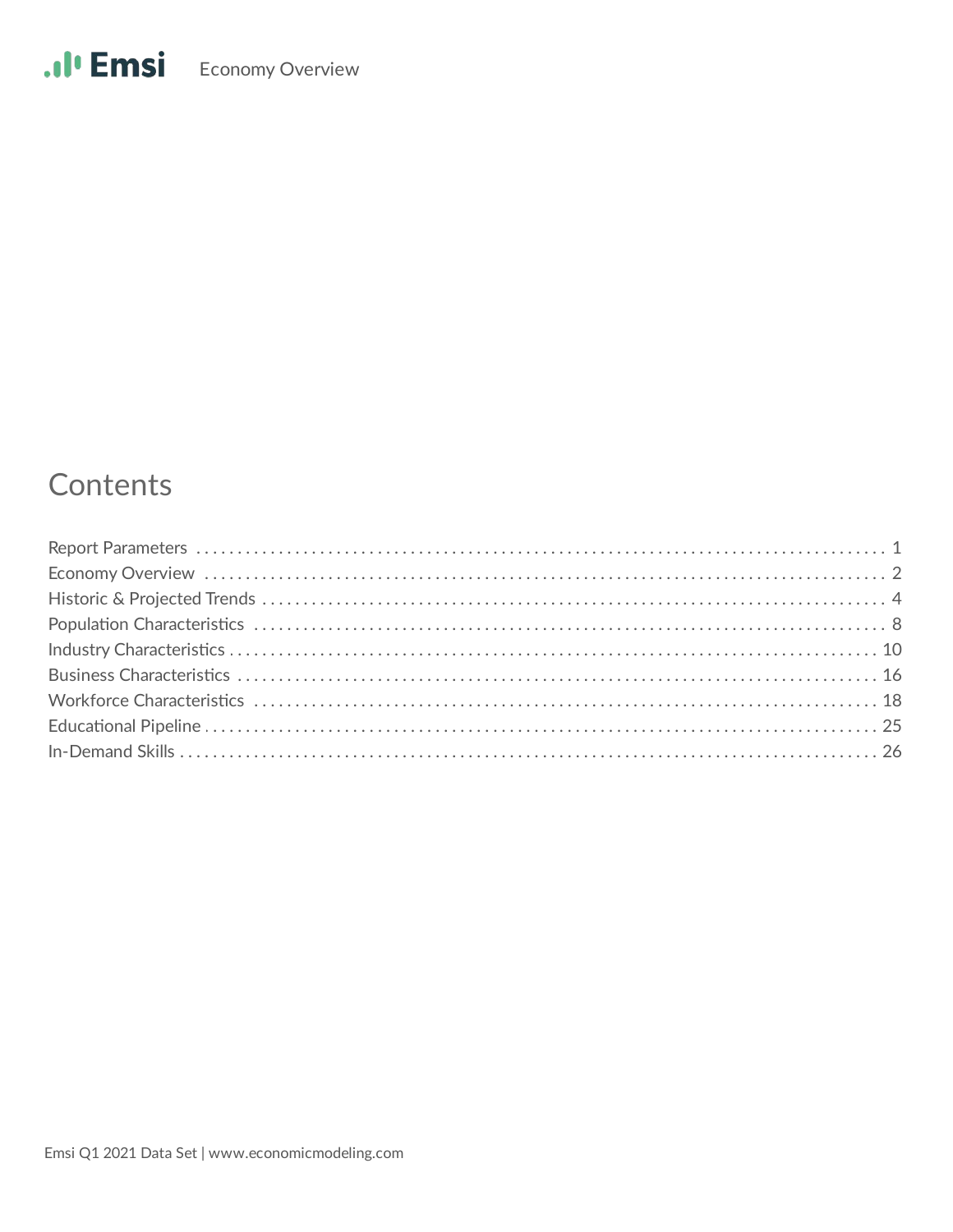## Report Parameters

**1 County**

13157 Jackson County, GA

### **Class of Worker**

QCEW Employees, Non-QCEW Employees, and Self-Employed

The information in this report pertains to the chosen geographical area.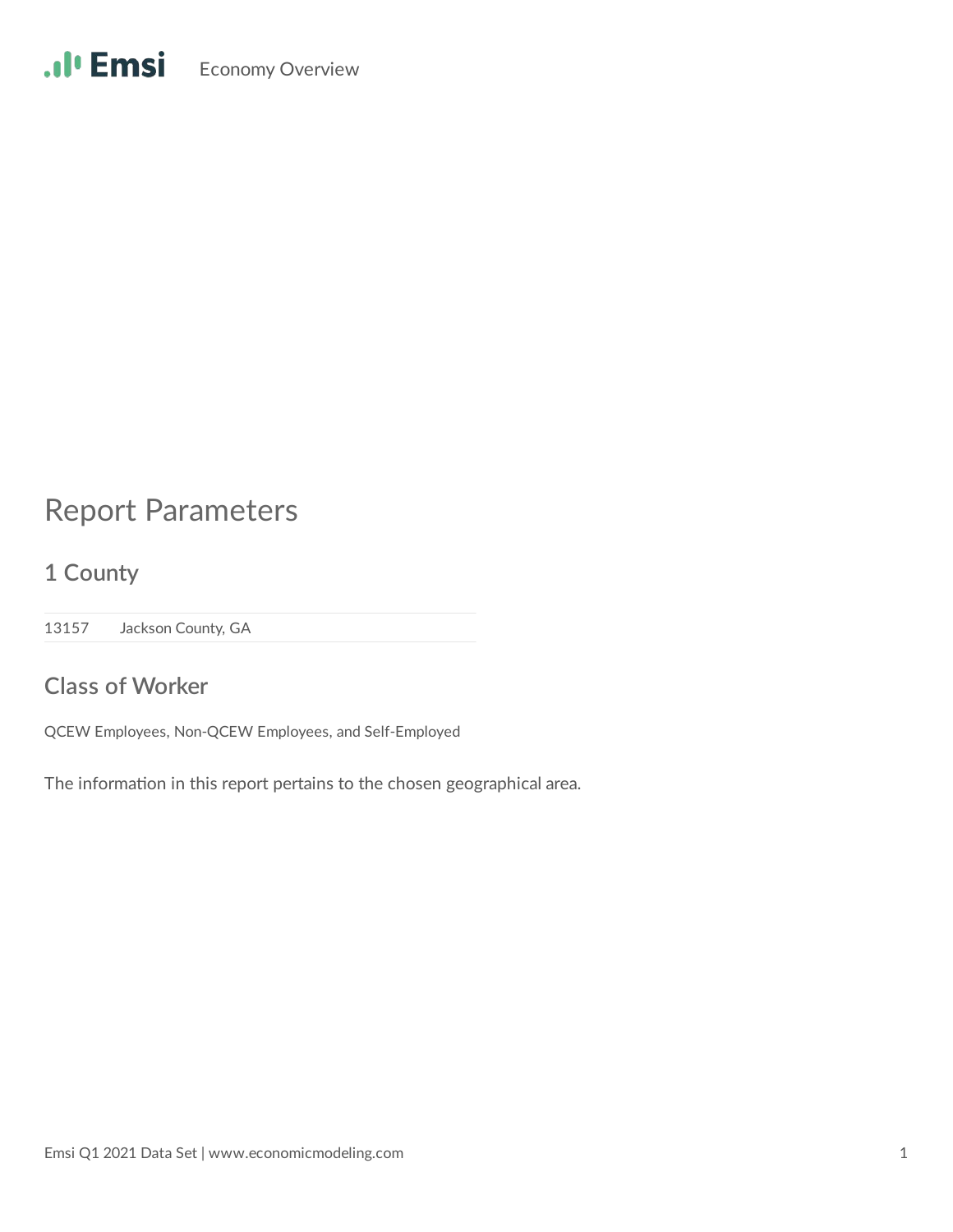## Economy Overview

Population grew by 11,437 over the last 5 years and is projected to **grow by 8,191** over the next 5 years.

**74,855 32,924 \$62.5K**

Jobs **grew by 8,333** over the last 5 years and are projected to **grow by 5,481** over the next 5 years.

**Population (2020)** Total Regional Employment Median Household Income (2018)

Median household income is **\$2.2K above** the national median household income of \$60.3K.

### **Takeaways**

.**.**. Emsi

- As of 2020 the region's population **increased by 18.0%** since 2015, growing by 11,437. Population is expected to **increase by 10.9%** between 2020 and 2025, adding 8,191.
- From 2015 to 2020, jobs increased by 33.9% in Jackson County, GA from 24,591 to 32,924. This change outpaced the national growth rate of 3.6% by 30.3%. As the number of jobs increased, the labor force participation rate increased from 64.0% to **66.4% between 2015 and 2020**.
- Concerning educational attainment, 14.1% of Jackson County, GA residents possess a Bachelor's Degree (5.9% below the national average), and 10.9% hold an Associate's Degree (2.3% above the national average).
- The top three industries in 2020 are Warehousing and Storage, Education and Hospitals (Local Government), and Employment Services.

|                               | Population<br>(2020) | Labor<br>Force<br>(2020) | Jobs (2020) | Cost<br>ot<br>Living | <b>GRP</b> | <b>Imports</b> | <b>Exports</b> |
|-------------------------------|----------------------|--------------------------|-------------|----------------------|------------|----------------|----------------|
| Region                        | 74.855               | 39.388                   | 32.924      | 93.9                 | \$2.94B    | \$4.52B        | \$4.03B        |
| <b>Greater Jackson County</b> | 1.927.070            | 962.339                  | 796.760     | 95.3                 | \$91.20B   | \$88.42B       | \$75.08B       |
| State                         | 10.734.864           | 5.162.391                | 5.052.316   | 93.2                 | \$607.20B  | \$465.09B      | \$593.27B      |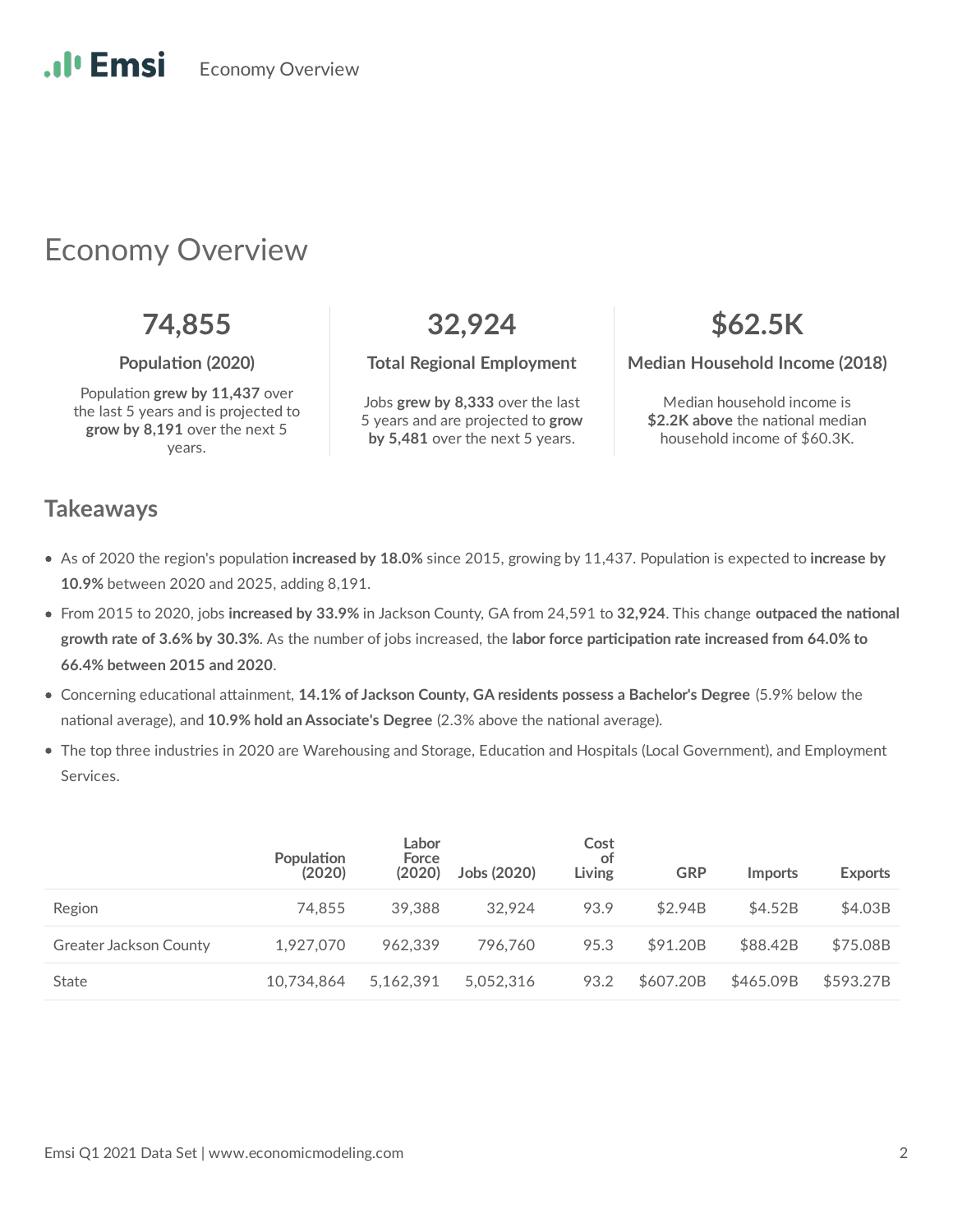### **2020 Labor Force Breakdown**



### **Educational Attainment**

Concerning educational attainment, 14.1% of Jackson County, GA residents possess a Bachelor's Degree (5.9% below the national average), and 10.9% hold an Associate's Degree (2.3% above the national average).

|  |                            | <b>TO OF FORD SHOP</b> | $1.9$ panation |
|--|----------------------------|------------------------|----------------|
|  | Less Than 9th Grade        | 4.6%                   | 2,298          |
|  | 9th Grade to 12th Grade    | 10.5%                  | 5,288          |
|  | High School Diploma        | 31.0%                  | 15,616         |
|  | Some College               | 20.8%                  | 10,481         |
|  | Associate's Degree         | 10.9%                  | 5,504          |
|  | <b>Bachelor's Degree</b>   | 14.1%                  | 7,096          |
|  | Graduate Degree and Higher | 8.2%                   | 4,118          |

**% of Population** Population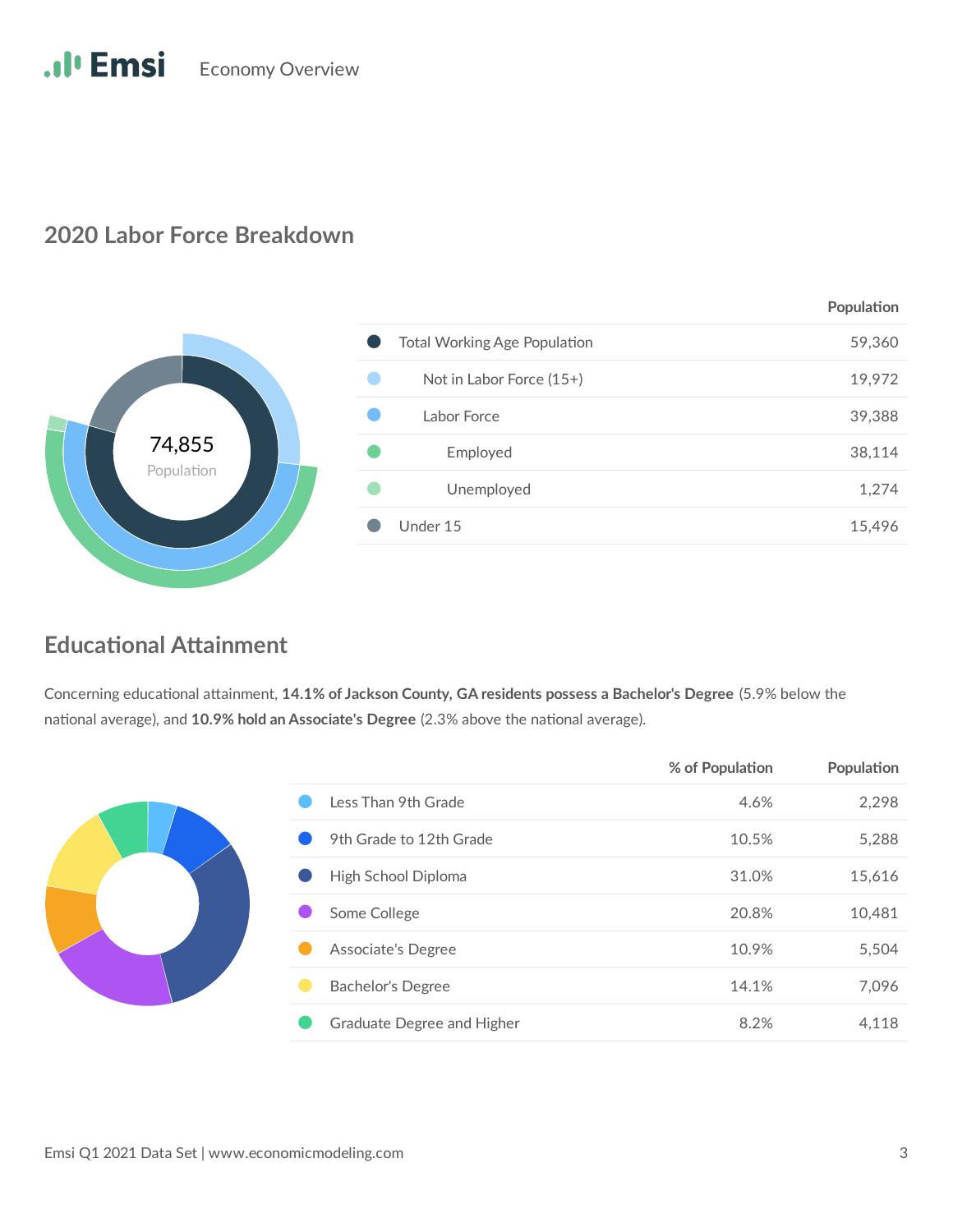# Historic & Projected Trends

## **Population Trends**

As of 2020 the region's population increased by 18.0% since 2015, growing by 11,437. Population is expected to increase by **10.9%** between 2020 and 2025, adding 8,191.



| Timeframe | Population |
|-----------|------------|
| 2015      | 63,418     |
| 2016      | 65,061     |
| 2017      | 67,644     |
| 2018      | 70,325     |
| 2019      | 72,977     |
| 2020      | 74,855     |
| 2021      | 76,818     |
| 2022      | 78,595     |
| 2023      | 80,216     |
| 2024      | 81,701     |
| 2025      | 83,047     |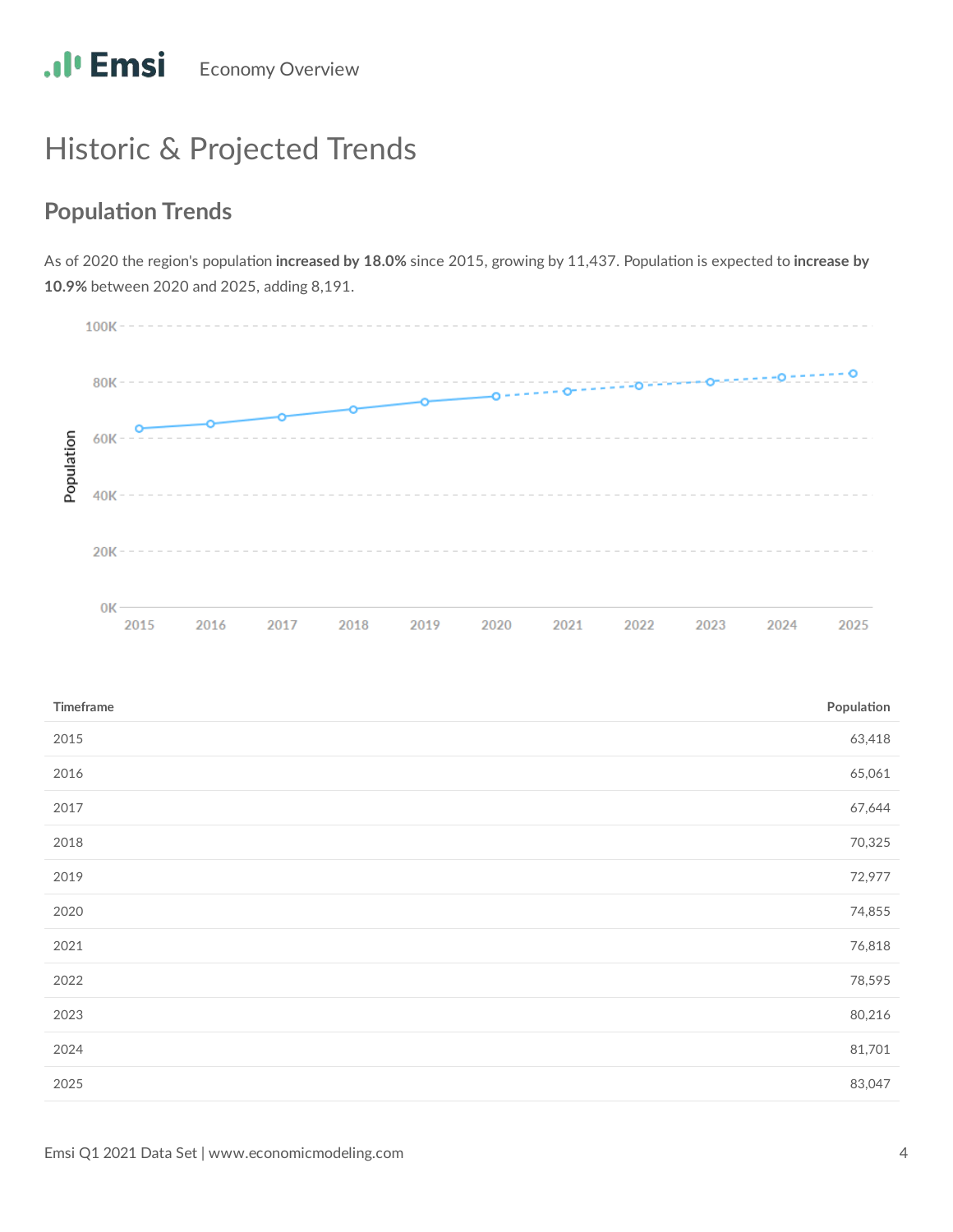## **Job Trends**

 $45K - - - - - - - - - - \circ$  $35K 30K -$ Jobs  $25K - -0$  $20K$  $15K 10K 5K \frac{1}{2}$  $0K -$ 2015 2016 2018 2019 2024 2017 2020 2021 2022 2023 2025

From 2015 to 2020, jobs increased by 33.9% in Jackson County, GA from 24,591 to 32,924. This change outpaced the national **growth rate of 3.6% by 30.3%**.

| Timeframe | Jobs   |
|-----------|--------|
| 2015      | 24,591 |
| 2016      | 27,369 |
| 2017      | 29,089 |
| 2018      | 30,433 |
| 2019      | 31,473 |
| 2020      | 32,924 |
| 2021      | 34,545 |
| 2022      | 35,858 |
| 2023      | 36,956 |
| 2024      | 37,887 |
| 2025      | 38,406 |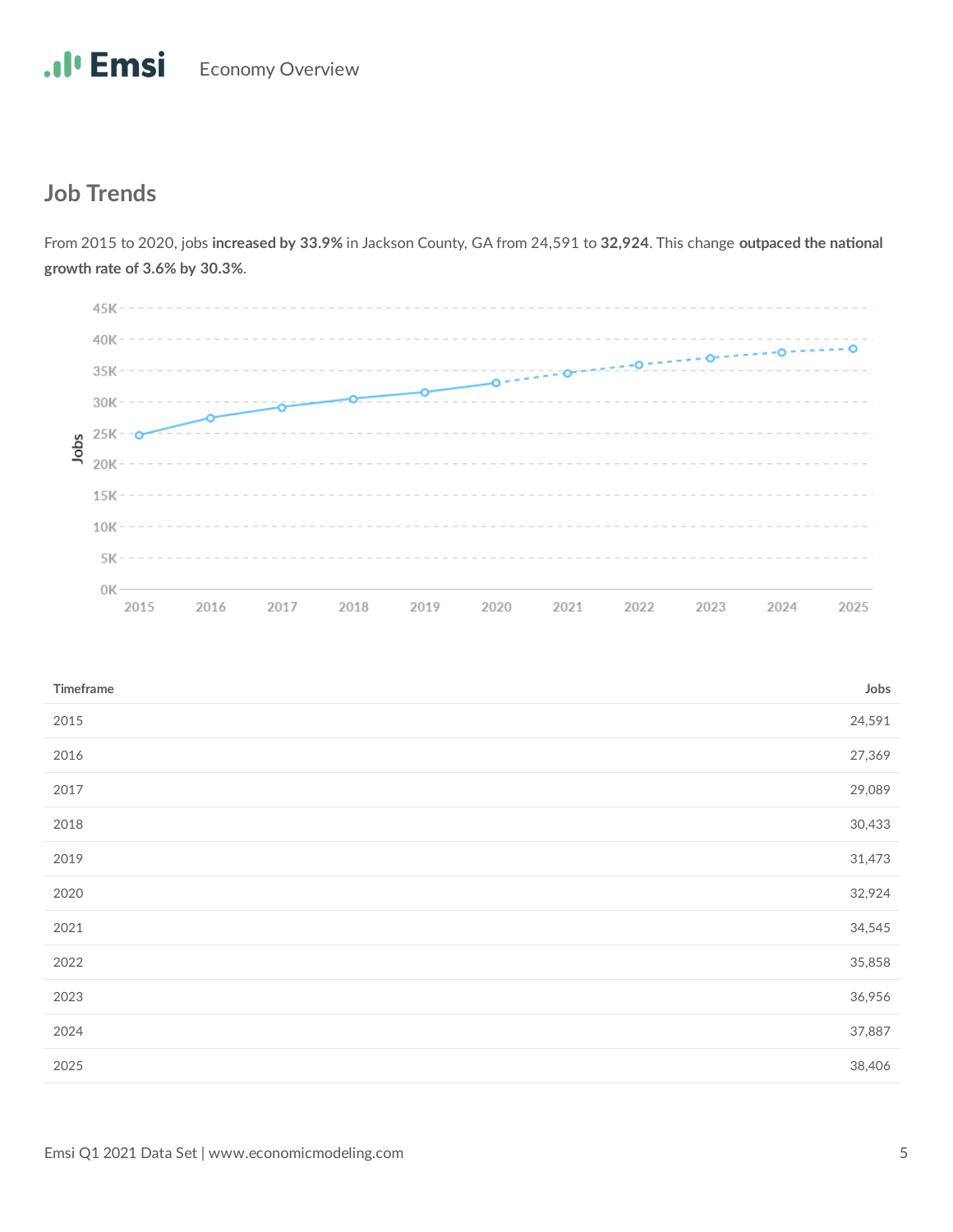

### **Labor Force Participation Rate Trends**

## 2015 61.27% 2016 64.85% 2017 66.07% 2018 65.12% 2019 63.25% January - August 2020 61.66% September 2020 61.49% 61.49% October 2020 64.47% November 2020 66.35% **Timeframe Labor Force Participation Rate**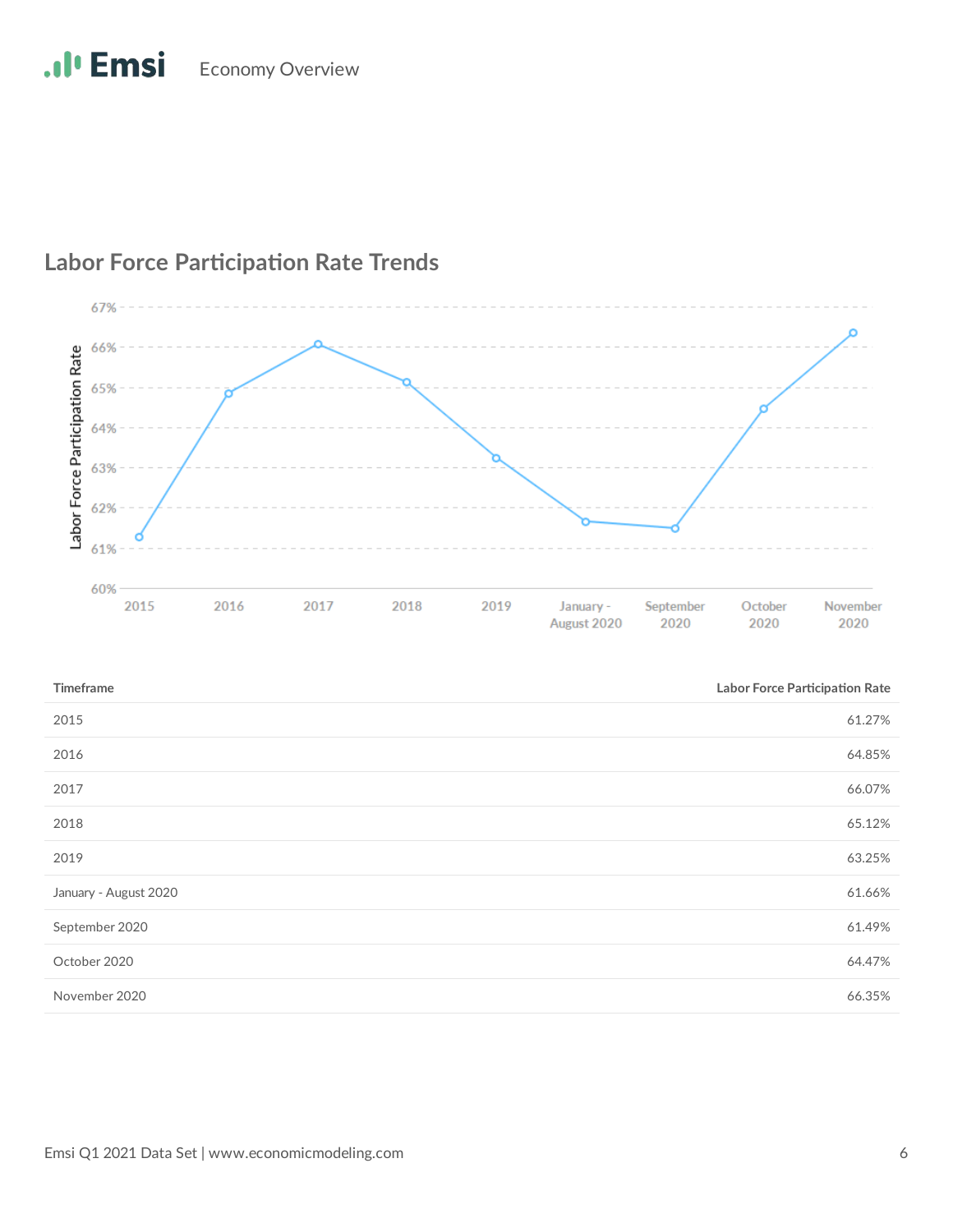### **Unemployment Rate Trends**

Jackson County, GA had a November 2020 unemployment rate of 3.23%, **decreasing from 4.87%** 5 years before.

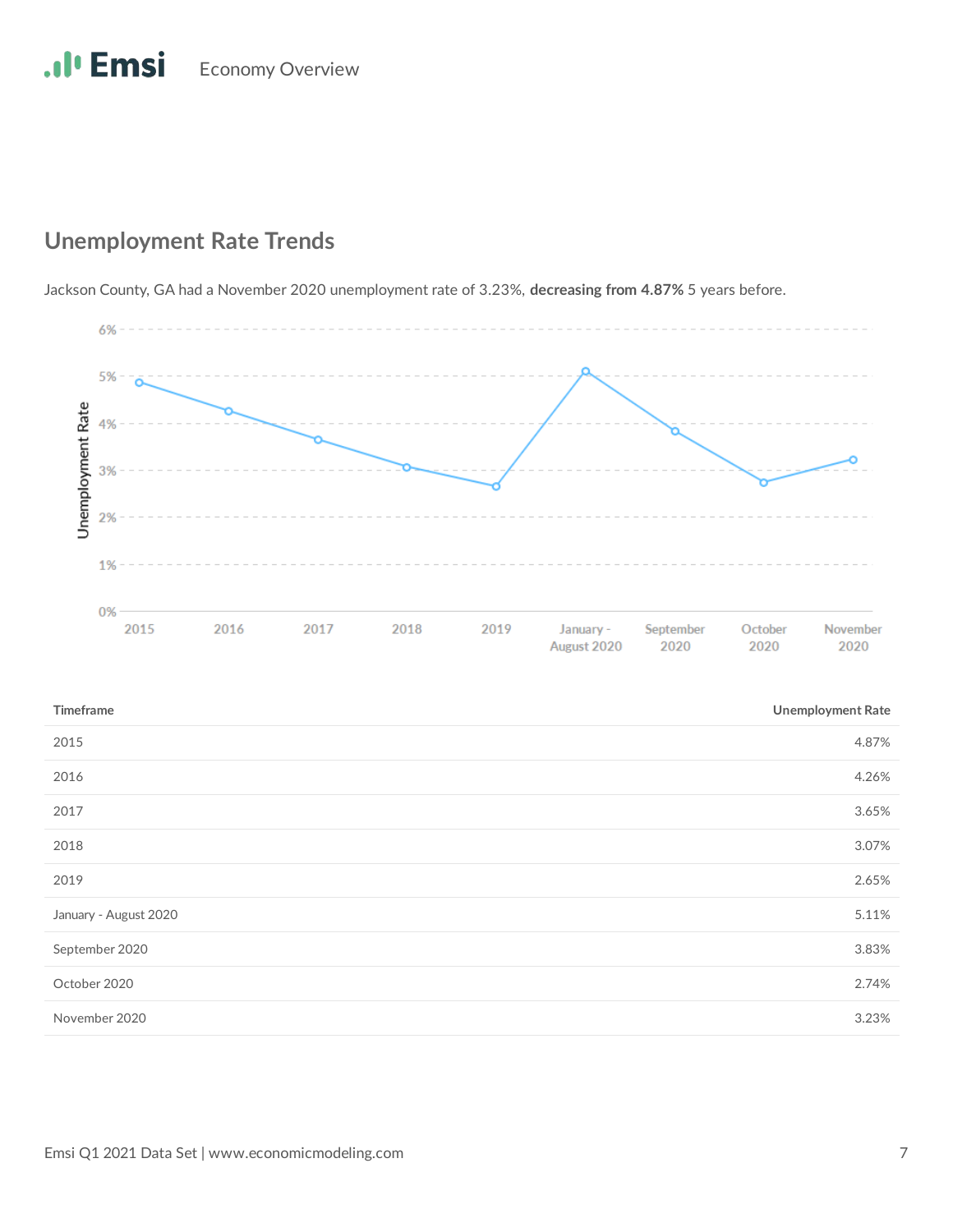## Population Characteristics

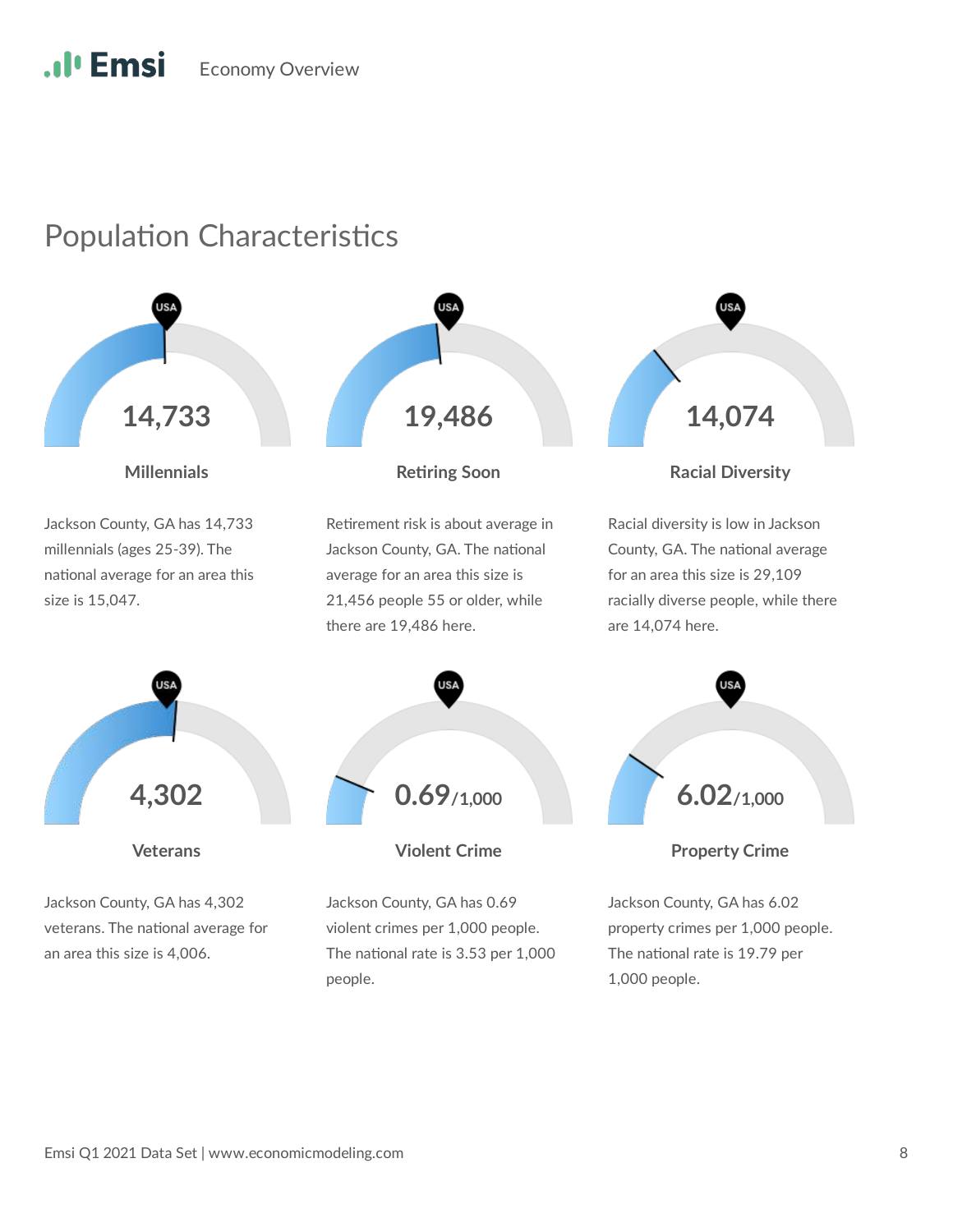# .Il<sup>t</sup> Emsi Economy Overview

### **Place of Work vs Place of Residence**

Understanding where talent in Jackson County, GA currently works compared to where talent lives can help you optimize site decisions.



### **Where Talent Works Where Talent Lives**

| 7IP   | <b>Name</b>              | 2020<br>Employment | ΖI |
|-------|--------------------------|--------------------|----|
| 30549 | Jefferson, GA (in Jackso | 9.446              | 30 |
| 30529 | Commerce, GA (in Jacks   | 8,320              | 30 |
| 30517 | Braselton, GA (in Jackso | 5.377              | 30 |
| 30567 | Pendergrass, GA (in Jac  | 4.971              | 30 |
| 30548 | Hoschton, GA (in Jackso  | 4.170              | 30 |

| <b>ZIP</b> | Name                     | 2020<br><b>Workers</b> |
|------------|--------------------------|------------------------|
| 30549      | Jefferson, GA (in Jackso | 11,605                 |
| 30548      | Hoschton, GA (in Jackso  | 8,492                  |
| 30517      | Braselton, GA (in Jackso | 7.025                  |
| 30529      | Commerce, GA (in Jacks   | 5,574                  |
| 30565      | Nicholson, GA (in Jacks  | 2.200                  |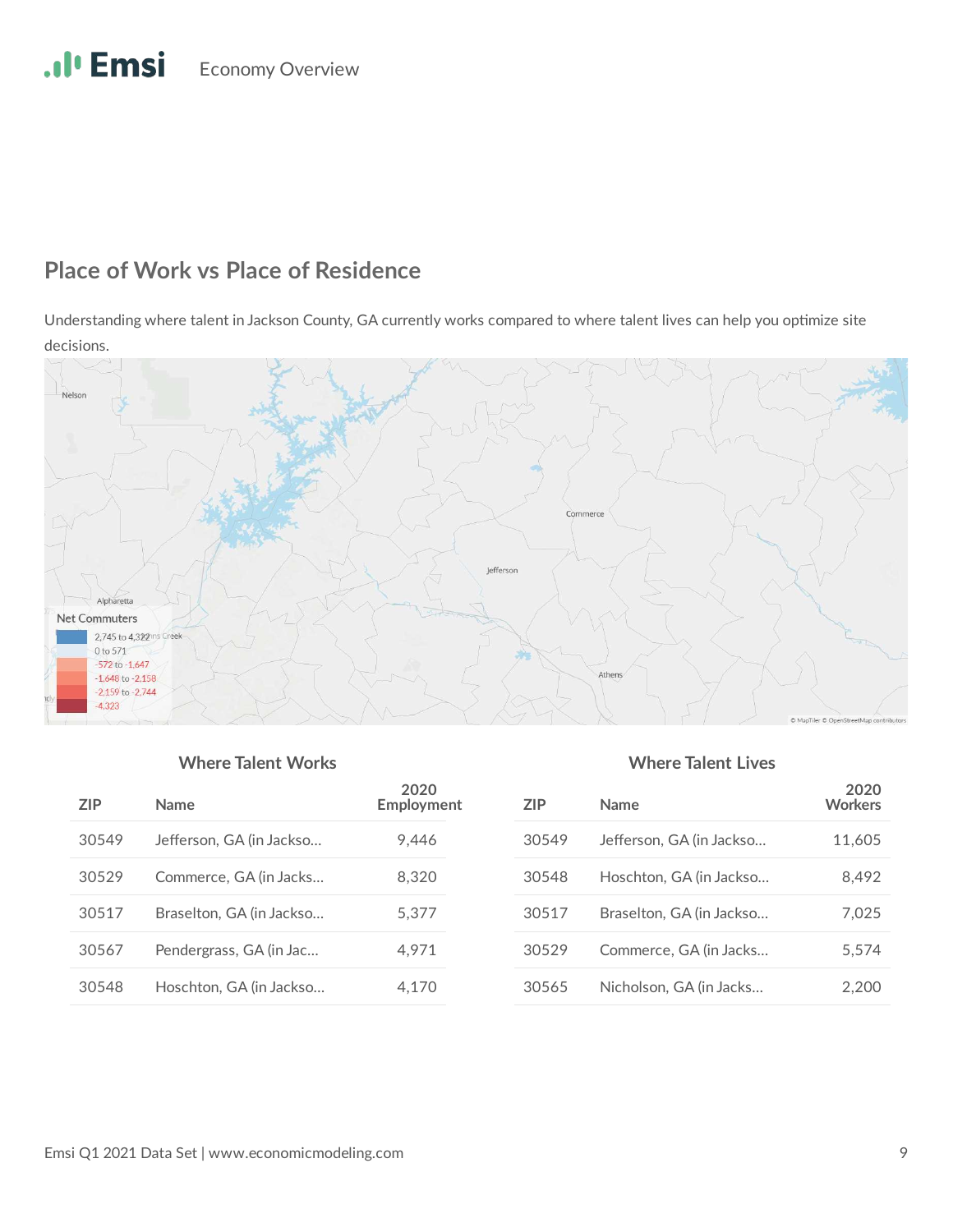#### .**.**I<sup>*l*</sup> Emsi **Economy Overview**

## **Industry Characteristics**

## **Largest Industries**

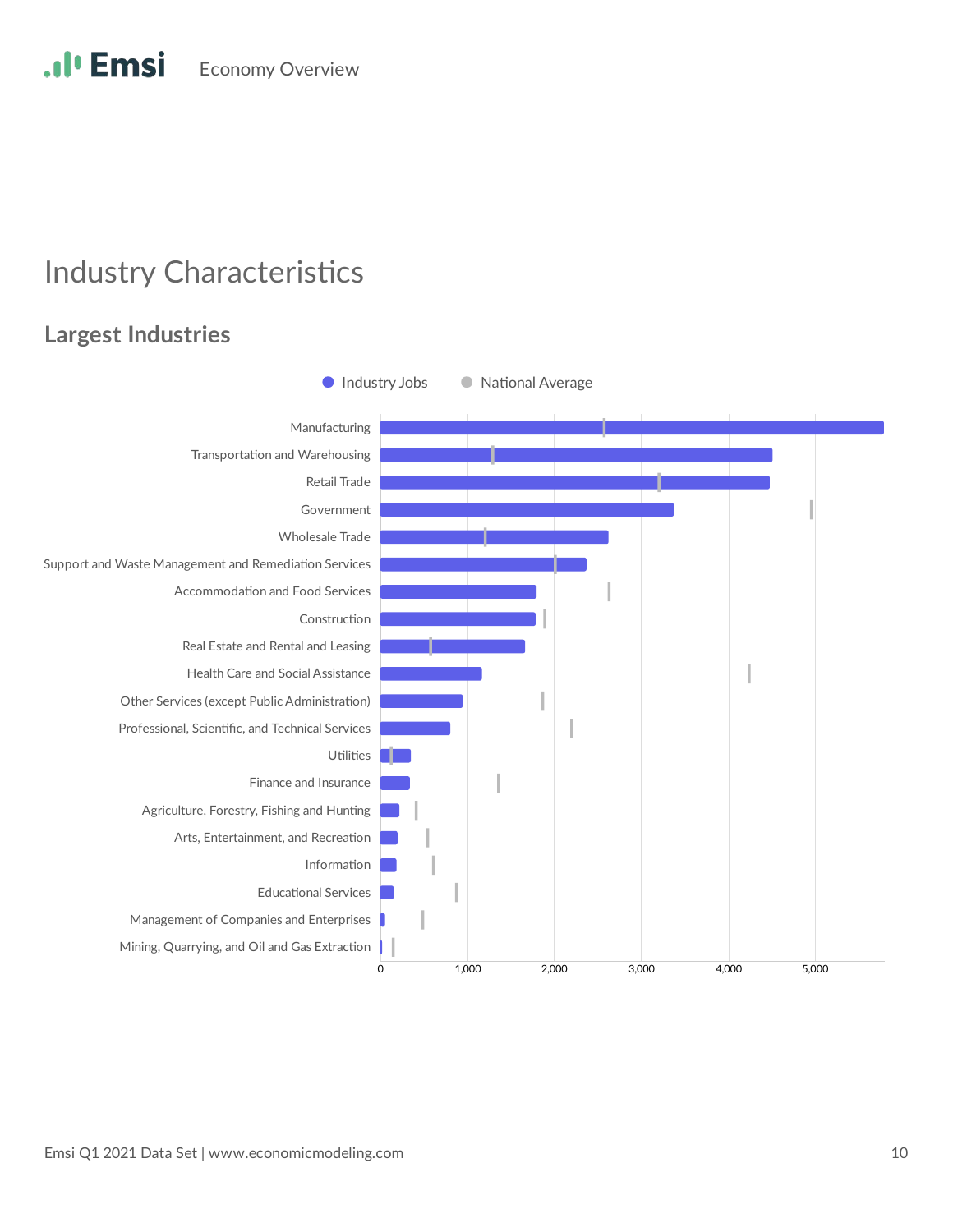### **Top Growing Industries**



Industry Jobs Growth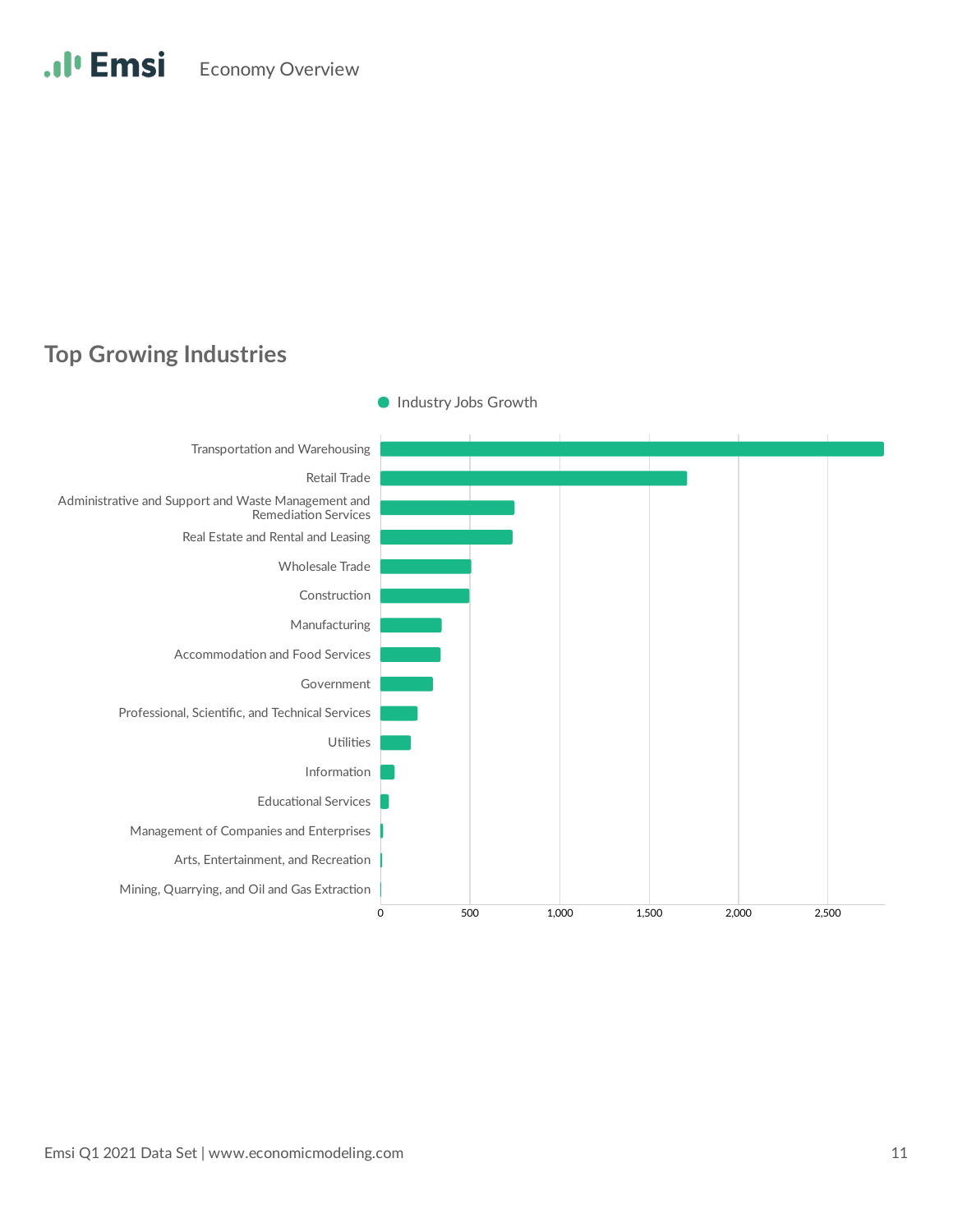### **Top Industry LQ**

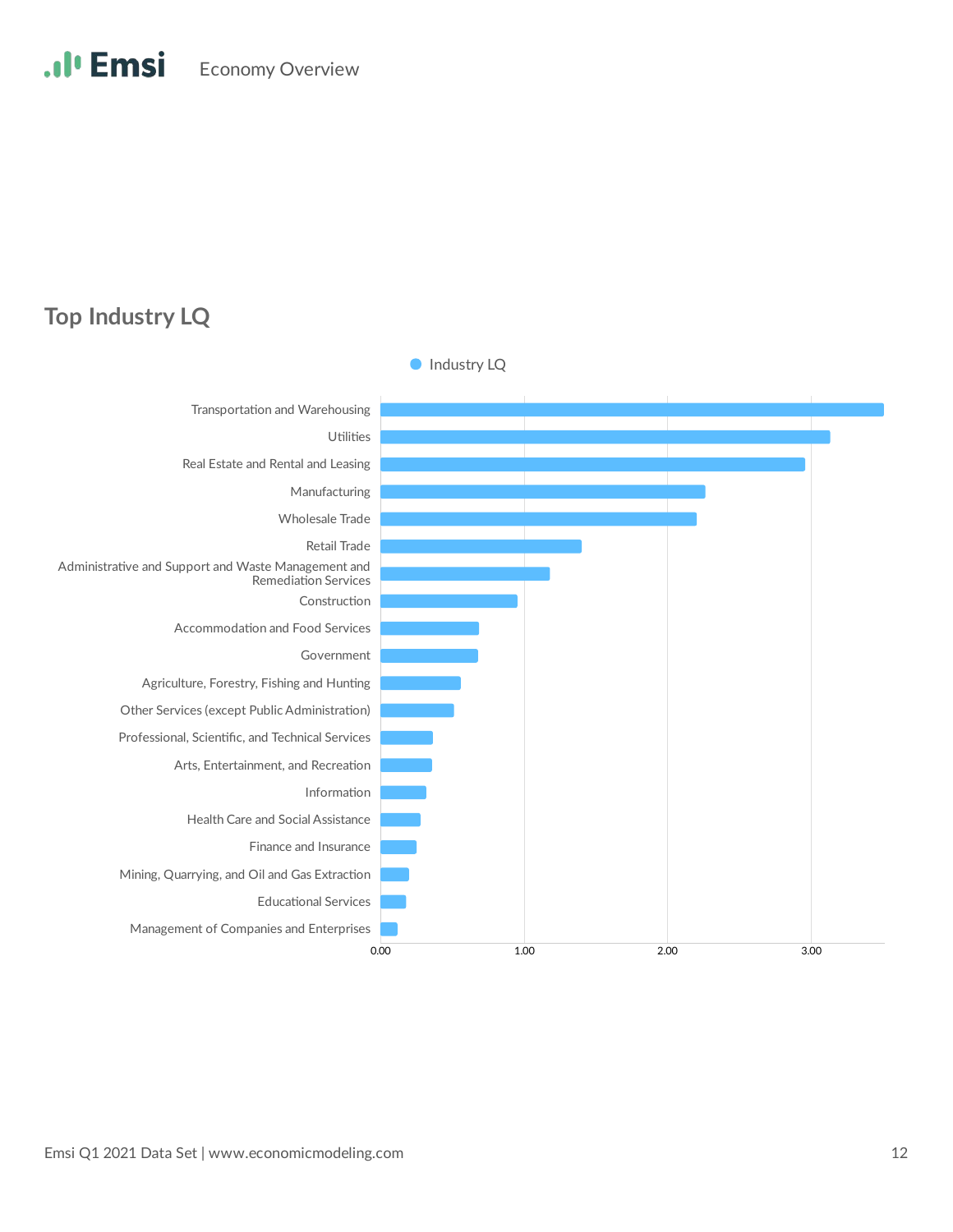### **Top Industry GRP**



• 2019 Gross Regional Product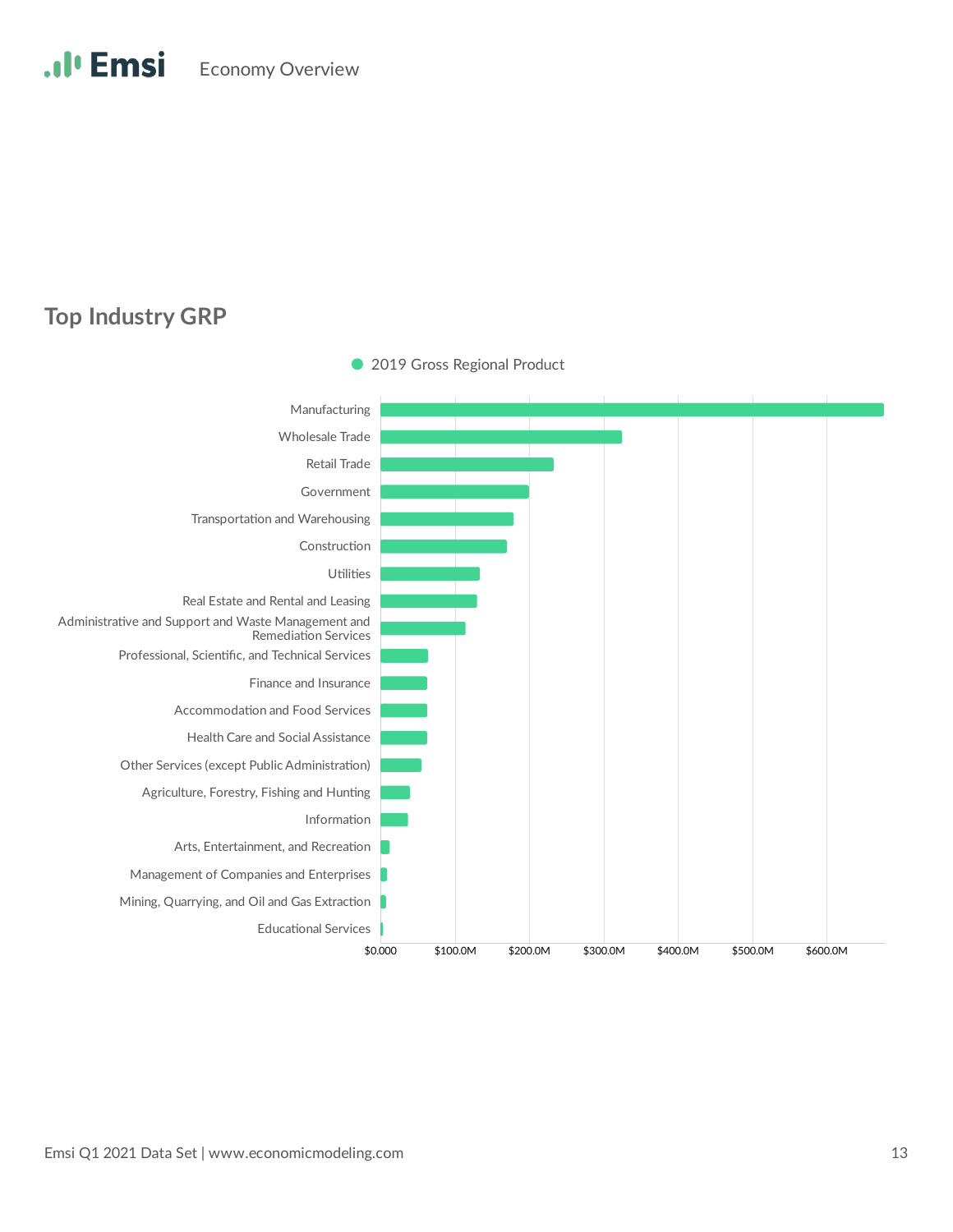### **Top Industry Earnings**



• 2020 Earnings Per Worker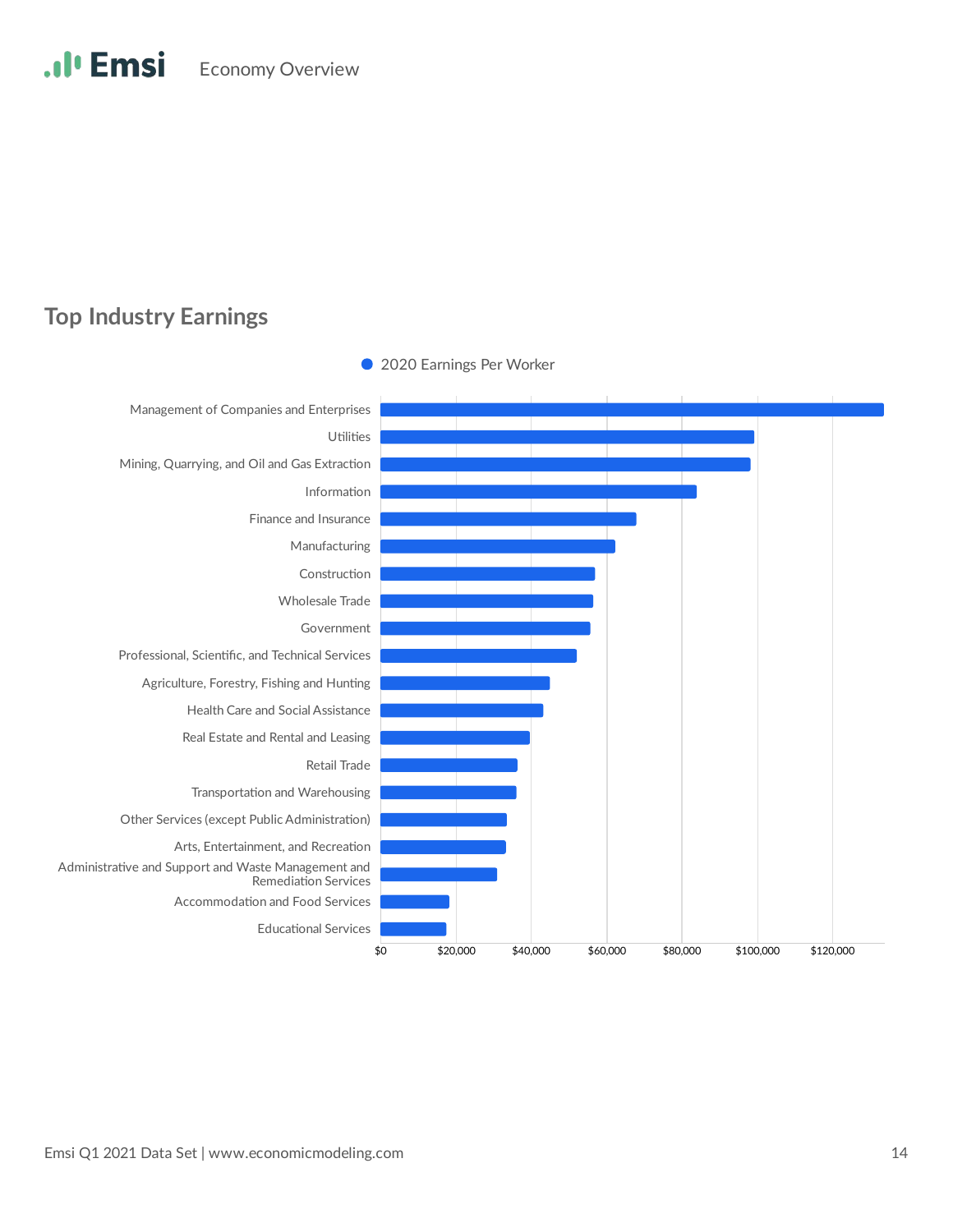### **Largest Industries**

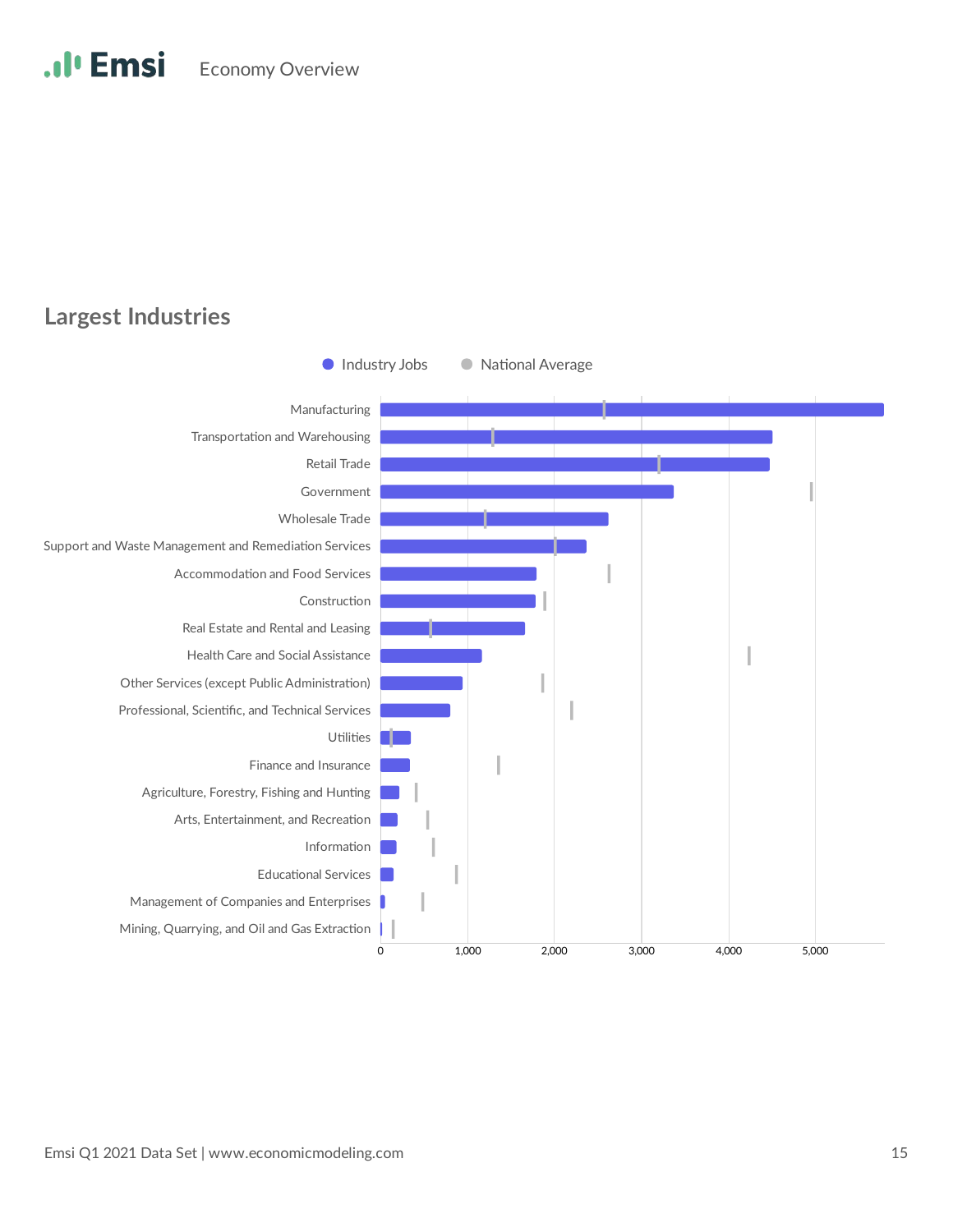## .Il<sup>t</sup> Emsi Economy Overview

## **Business Characteristics**

### **4,609 Companies Employ Your Workers**

Online profiles for your workers mention 4,609 companies as employers, with the top 10 appearing below. In the last 12 months, 1,353 companies in Jackson County, GA posted job postings, with the top 10 appearing below.

| <b>Top Companies</b>                  | <b>Profiles</b> | <b>Top Companies Posting</b>      | <b>Unique Postings</b> |
|---------------------------------------|-----------------|-----------------------------------|------------------------|
| <b>Gwinnett County Public Schools</b> | 127             | Northeast Georgia Medical Cen     | 503                    |
| Northeast Georgia Medical Cen         | 125             | <b>Bolt Express, LLC</b>          | 305                    |
| Jackson County                        | 90              | Carvana, LLC                      | 278                    |
| University of Georgia                 | 55              | Amazon.com, Inc.                  | 269                    |
| Baker & Taylor, Inc.                  | 47              | CRST International, Inc.          | 225                    |
| Early Century Restoration             | 38              | Prologistix                       | 203                    |
| Jefferson City Schools                | 37              | Randstad N.V.                     | 182                    |
| Bed Bath & Beyond Inc.                | 35              | Elan Chateau Resorts LLC          | 180                    |
| Jackson Electric Membership Co        | 34              | <b>Dollar General Corporation</b> | 173                    |
| The Kroger Co                         | 34              | Wal-Mart, Inc.                    | 161                    |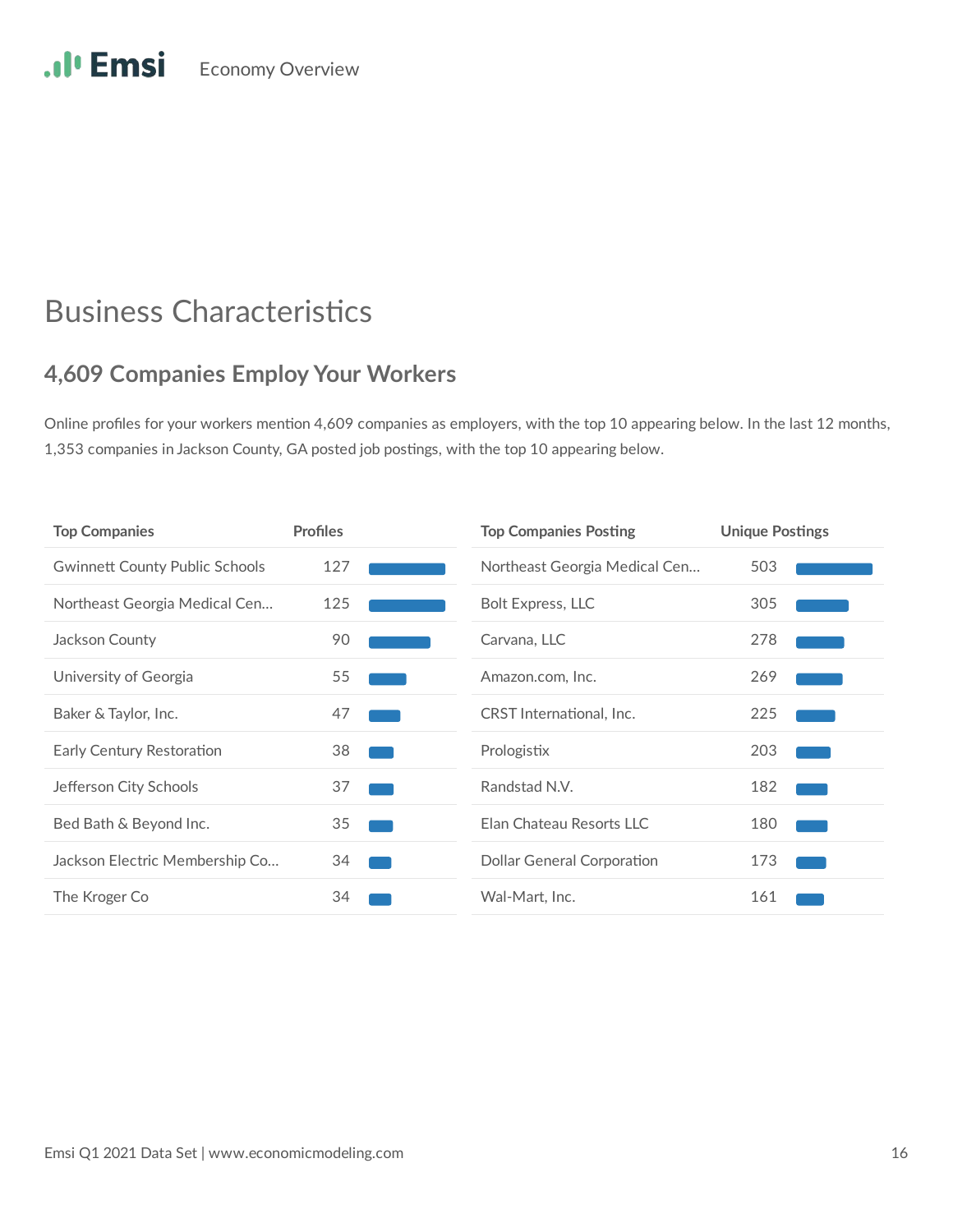### **Business Size**

|  |                      | Percentage | <b>Business Count</b> |
|--|----------------------|------------|-----------------------|
|  | 1 to 4 employees     | 32.0%      | 655                   |
|  | 5 to 9 employees     | 31.5%      | 645                   |
|  | 10 to 19 employees   | 22.0%      | 452                   |
|  | 20 to 49 employees   | 10.8%      | 222                   |
|  | 50 to 99 employees   | 2.3%       | 47                    |
|  | 100 to 249 employees | 1.0%       | 20                    |
|  | 250 to 499 employees | 0.2%       | $\overline{4}$        |
|  | 500+ employees       | 0.2%       | 5                     |

*\*Business Data by DatabaseUSA.com is third-party data provided by Emsi to its customers as a convenience, and Emsi does not endorse or warrant its accuracy or consistency with other published Emsi data. In most cases, the Business Count will not match total companies with profiles on the summary tab.*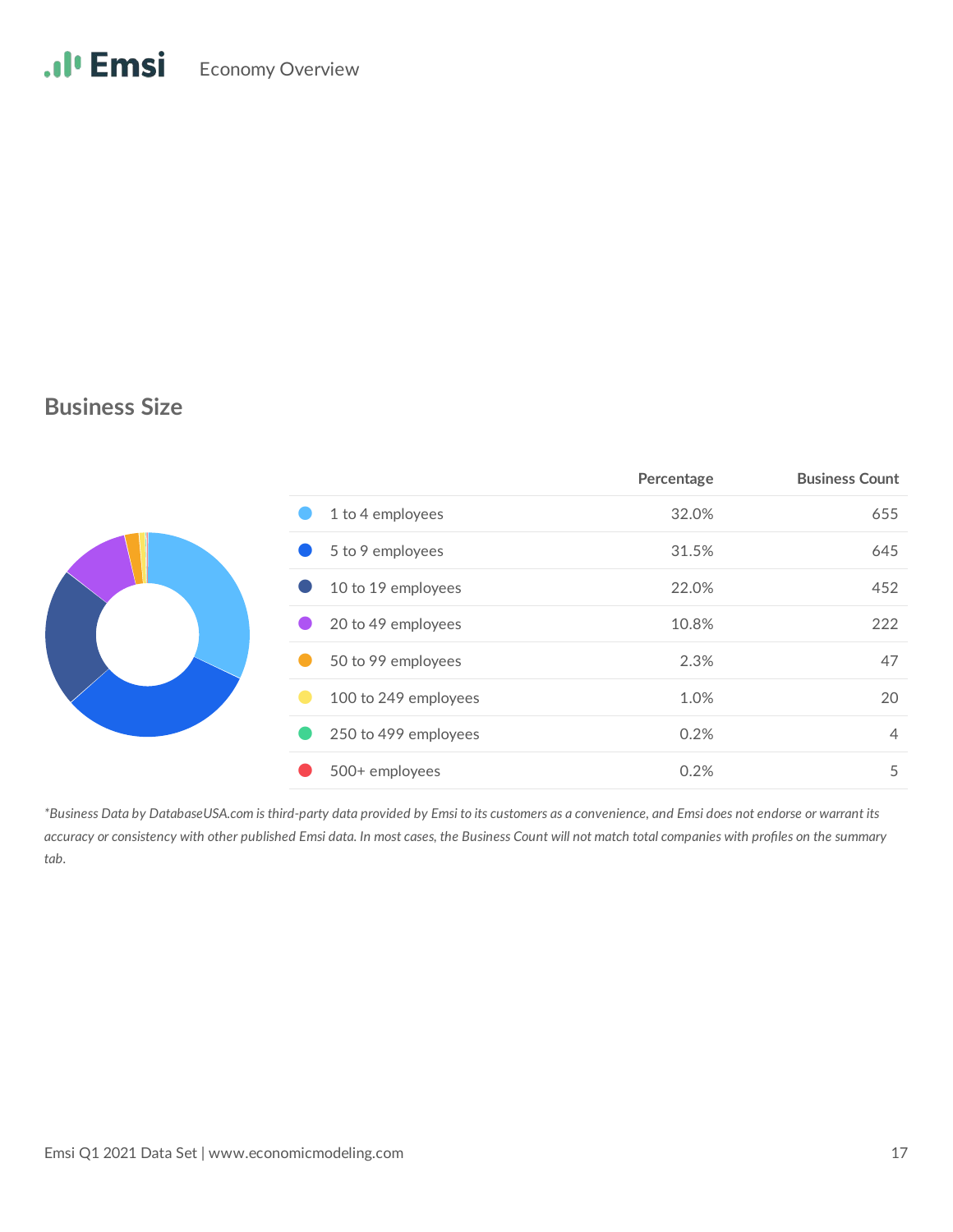## **Workforce Characteristics**

### **Largest Occupations**

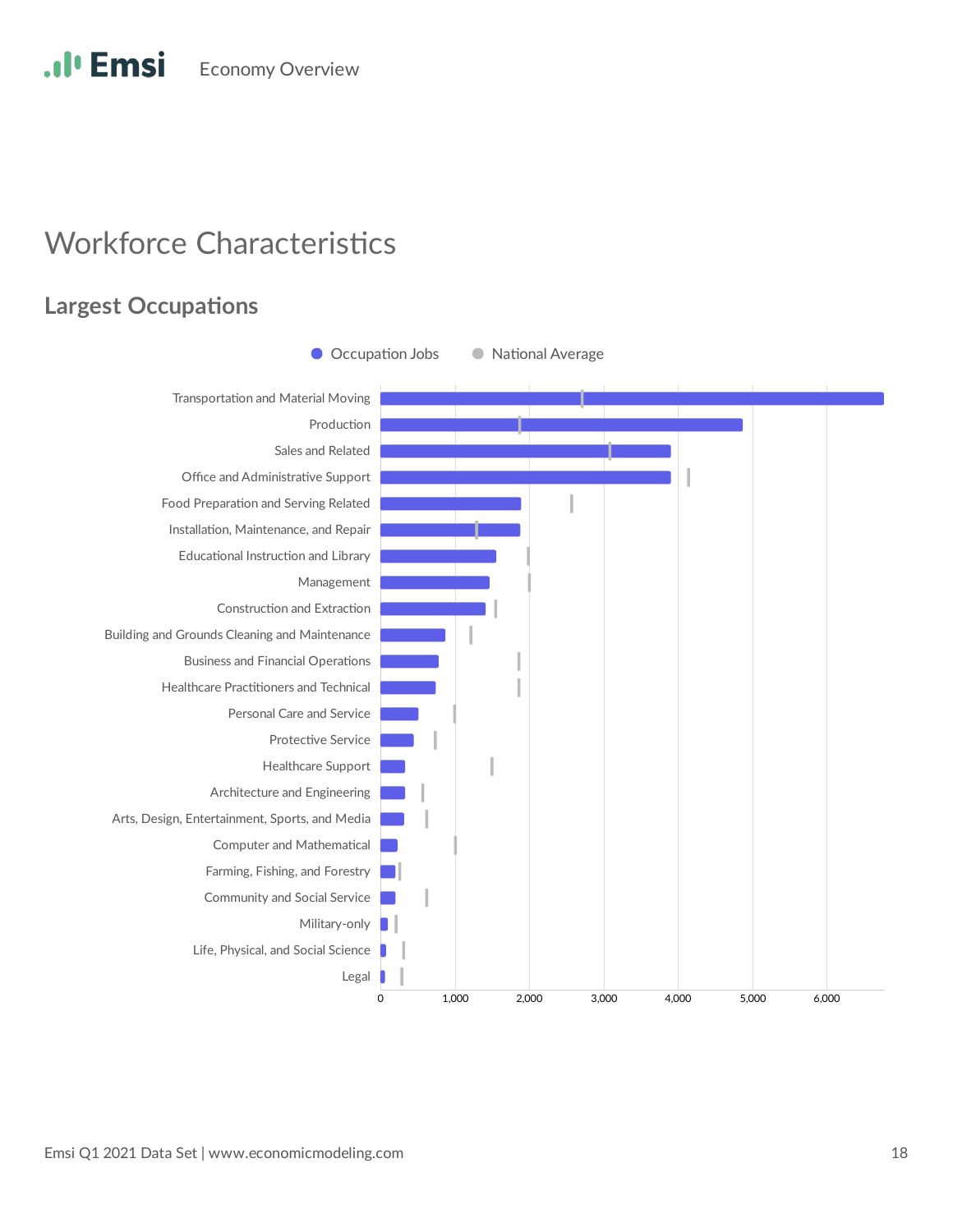### **Top Growing Occupations**

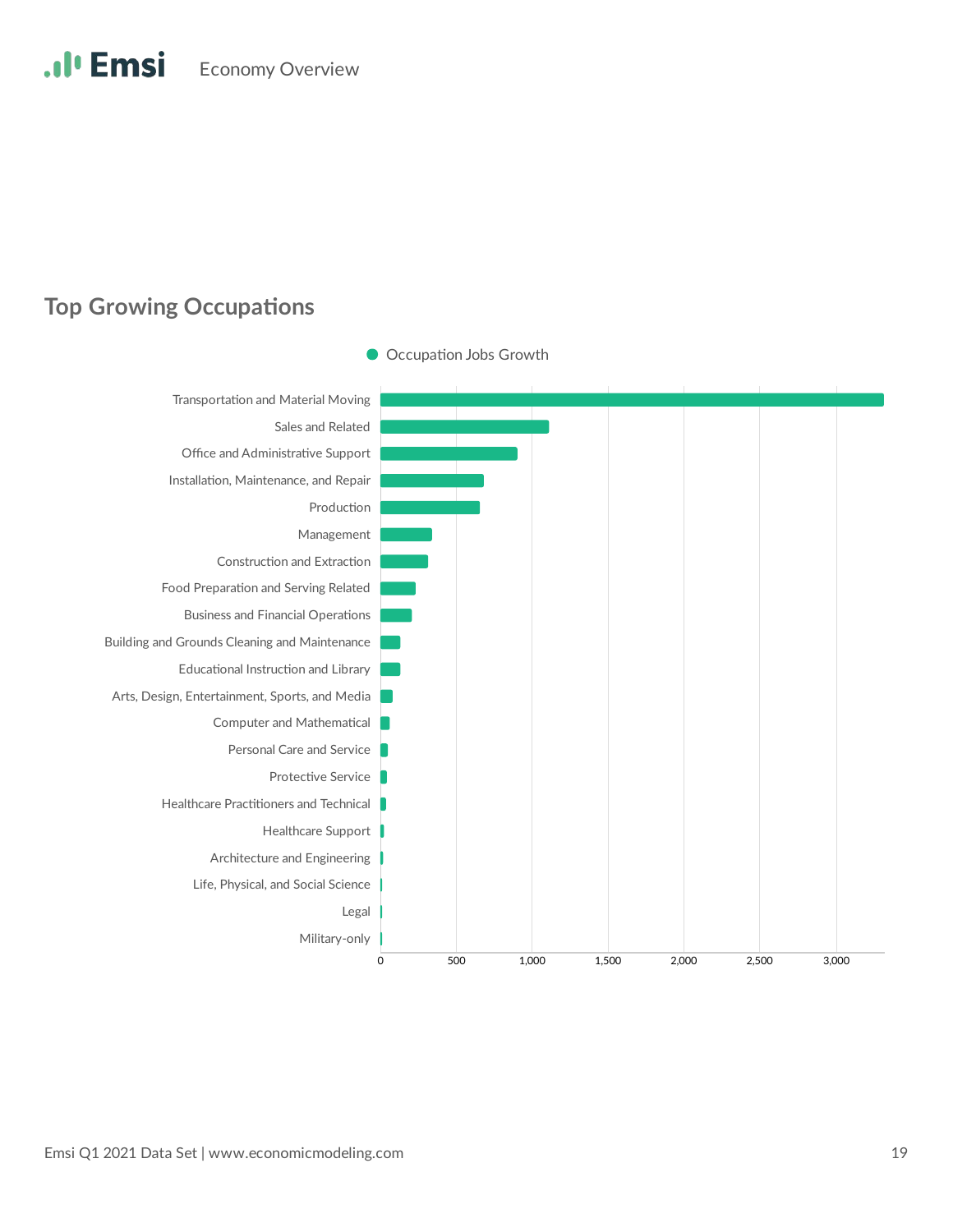### **Top Occupation LQ**

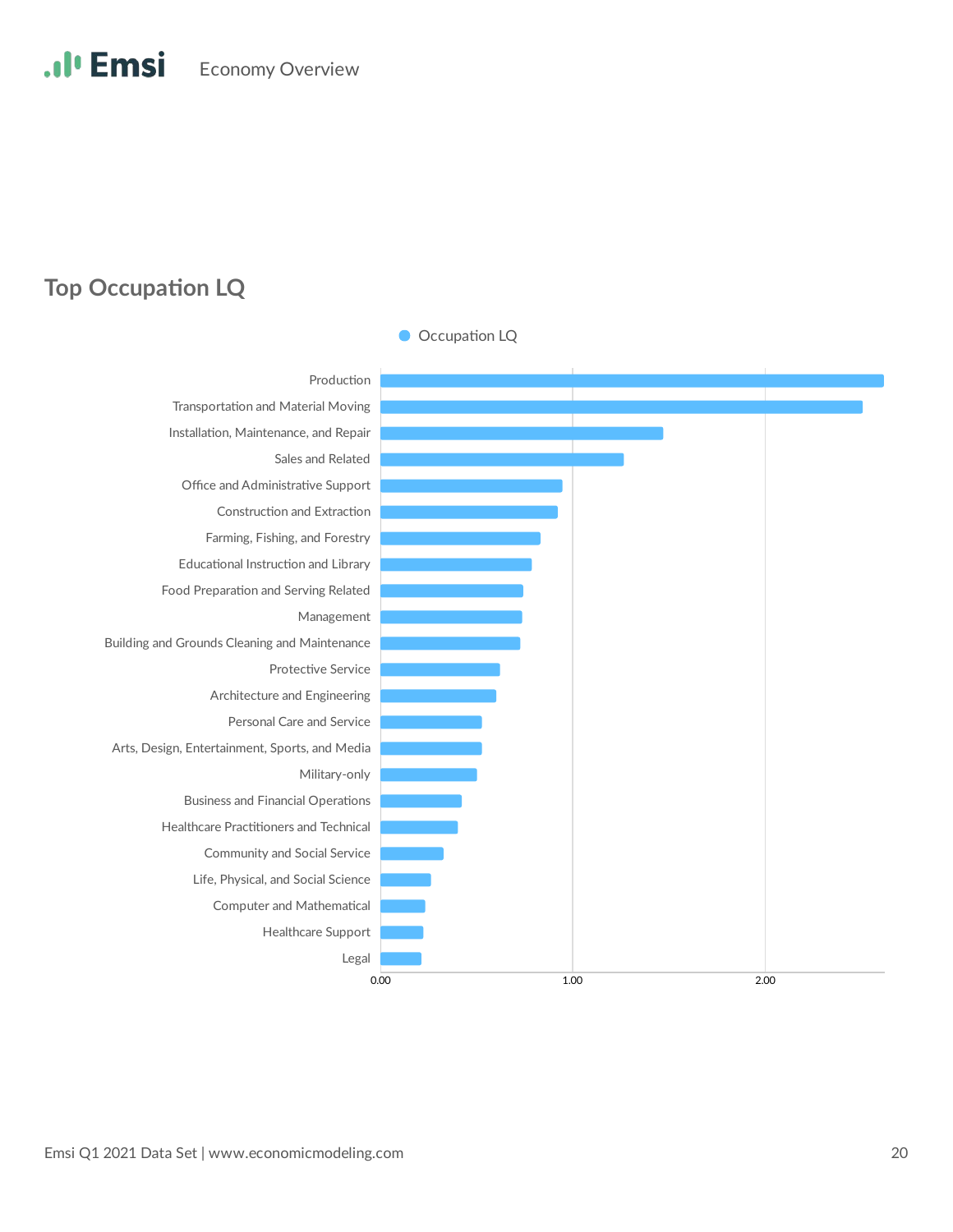### **Top Occupation Earnings**



• 2019 Median Hourly Earnings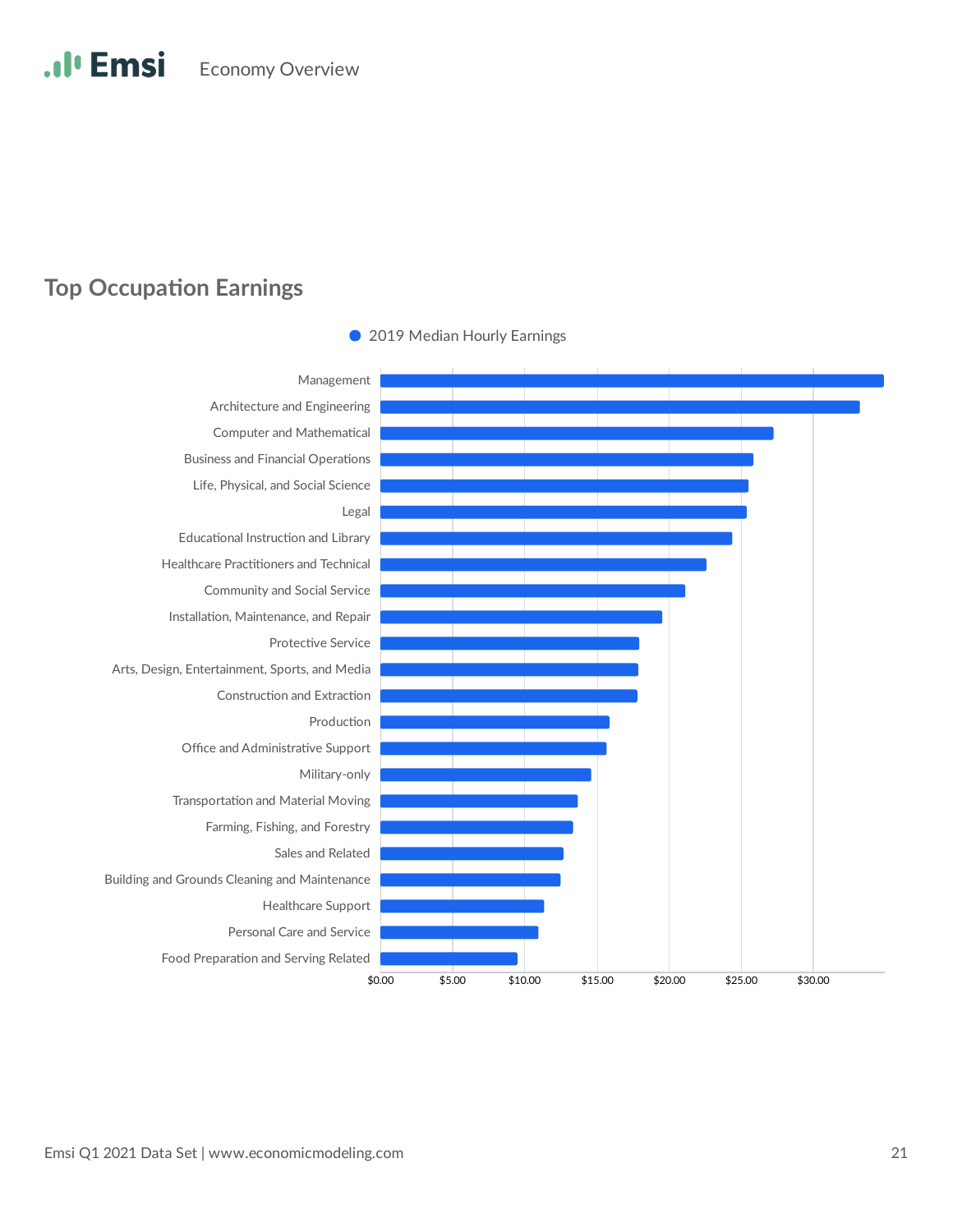### **Top Posted Occupations**



**O** Unique Average Monthly Postings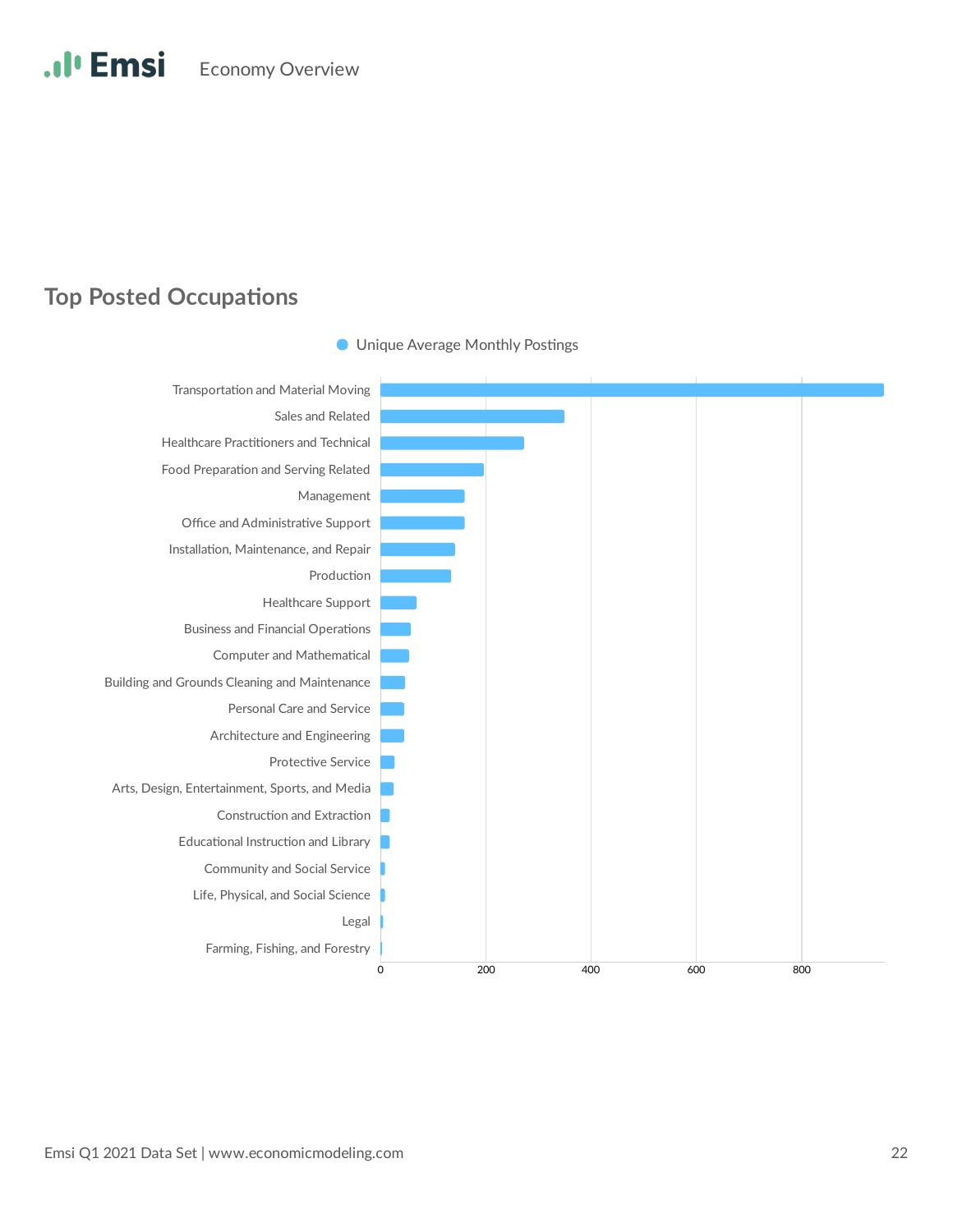## **Underemployment**

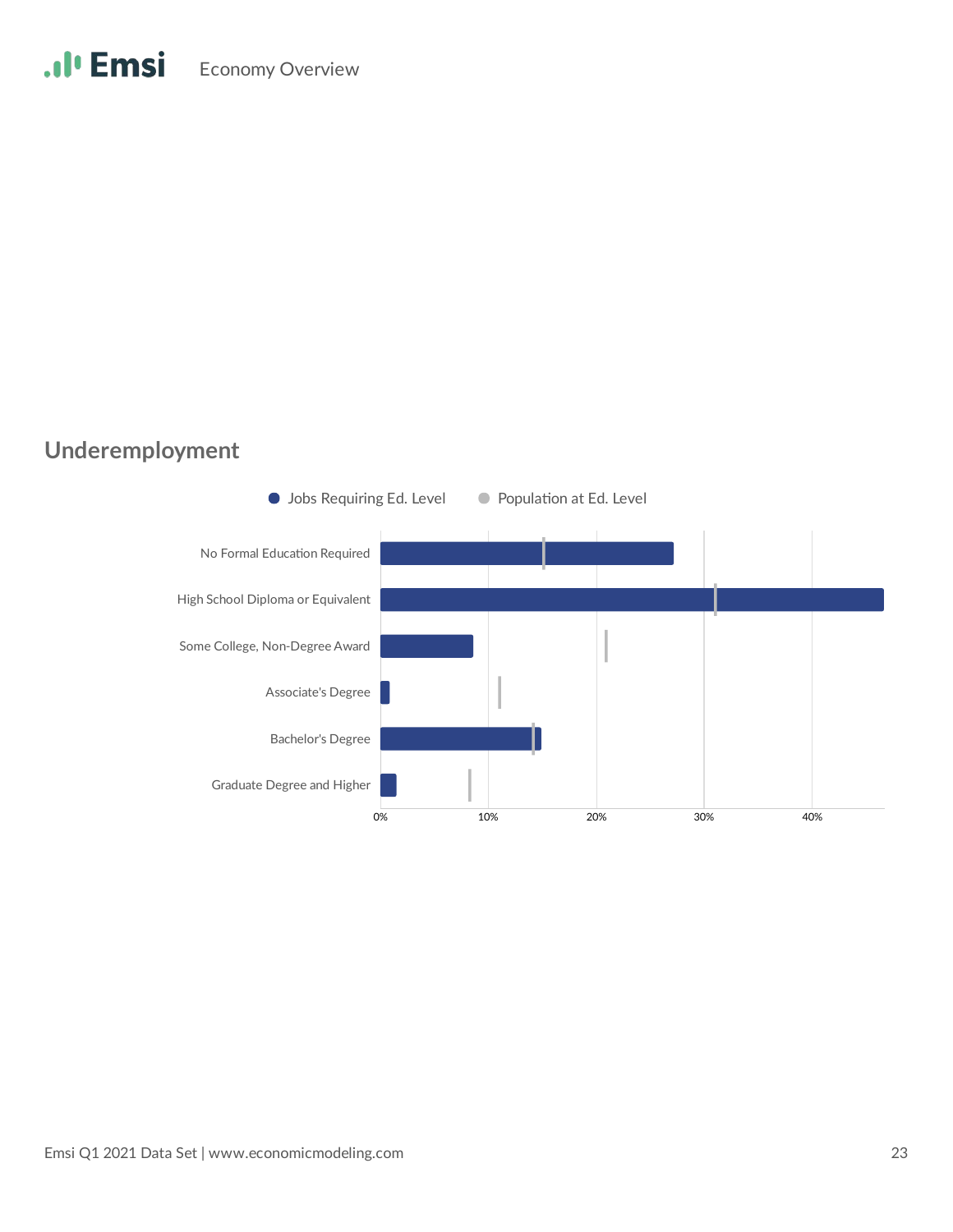### **Largest Occupations**

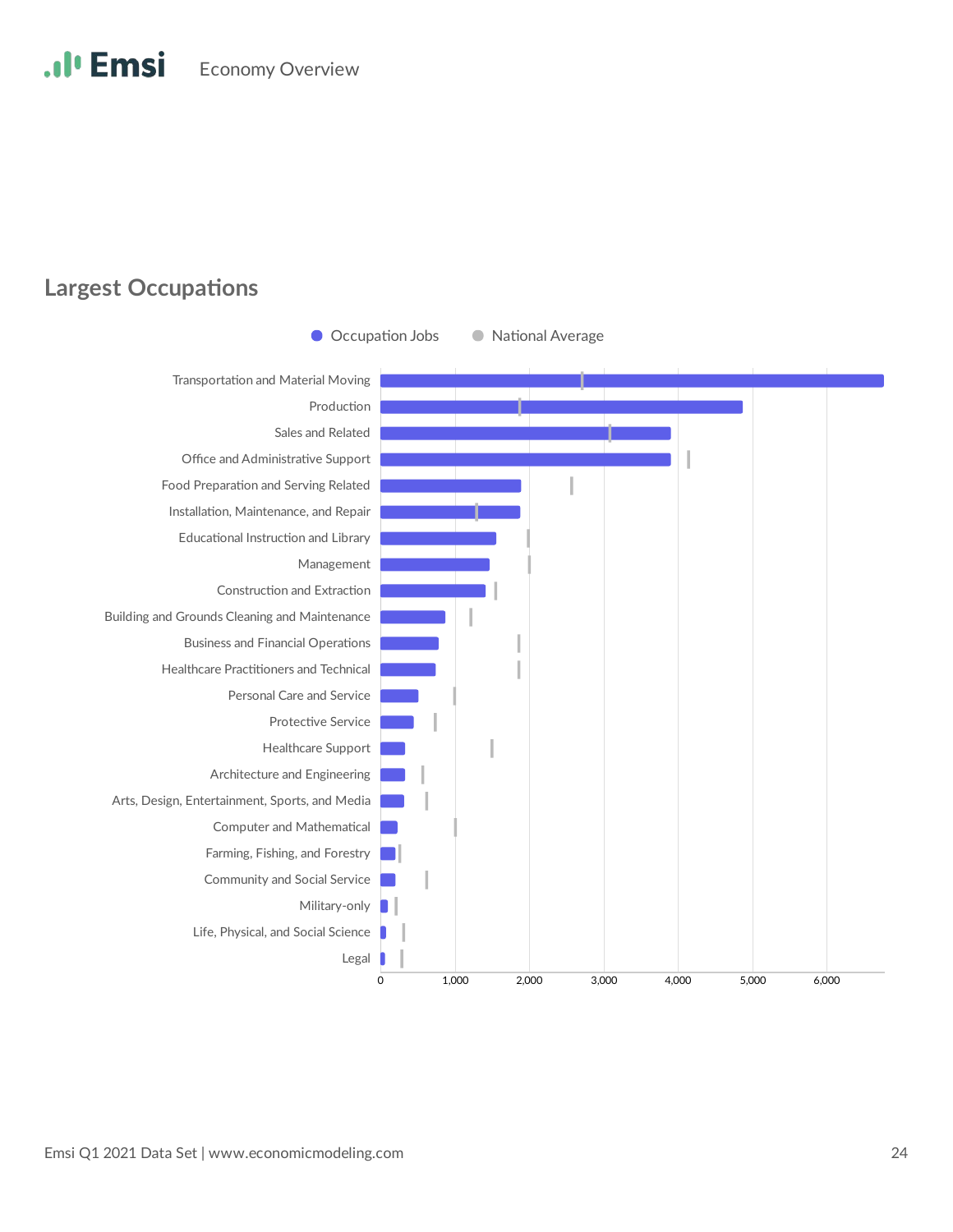# **Educational Pipeline**

Over the last 5 years, no schools in Jackson County, GA produced graduates.